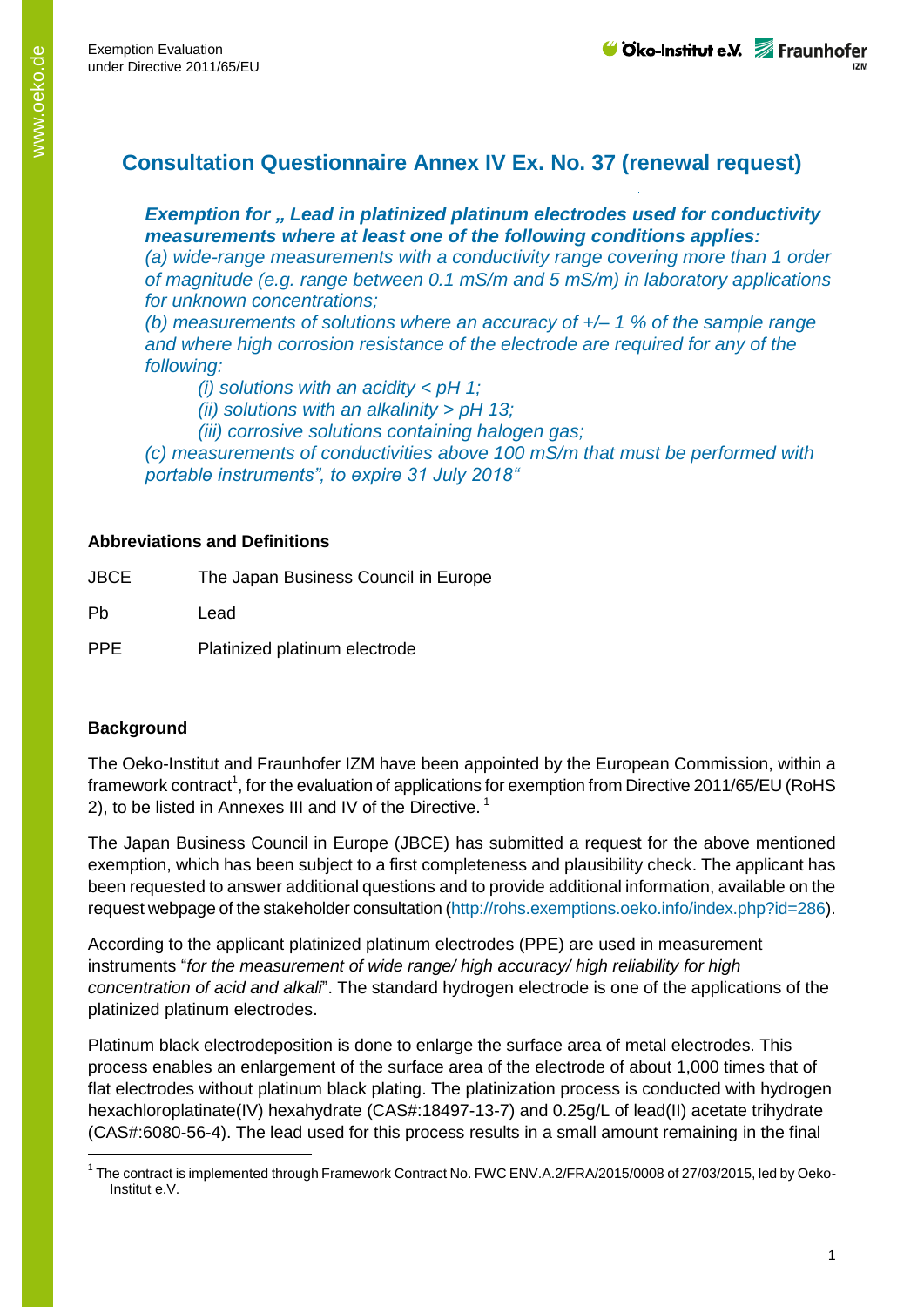platinum black layer. The % weight of Pb depends on the type of electrodes. In total, less than 1 gram is placed on the EU market per year through this application.

The exemption was initially reviewed in 2012. At the time it could be understood from JBCE that possible technological alternatives were available and could be used in some cases to eliminate the need for lead in this application. However it was also indicated that in some application areas, such elimination was not yet possible. The current formulation of the exemption was recommended in order to allow the use of lead only in such application areas, where it was established that elimination was not yet possible. A reference was also made to a 1970 publication of the work of Feltham & Spiro<sup>2</sup> that mentions some possible candidates for possible substitution, including mercury, thallium, copper and gold. Available information did not allow a comparison between the performance of PPEs platinized with lead acetate and PPEs platinized with alternative additives at the time, and the consultants could not verify the potential of such additives to substitute the use of lead acetate in the platinization process.

The exemption is currently valid until 31 December 2018. JBCE requests a renewal for 7 years.

For details, please check the applicant's exemption request at: <http://rohs.exemptions.oeko.info/index.php?id=286>

The objective of this consultation and the review process is to collect and to evaluate information and evidence according to the criteria listed in Art. 5 (1) (a) of Directive 2011/65/EU (RoHS II), which can be found under:

#### <http://eur-lex.europa.eu/LexUriServ/LexUriServ.do?uri=CELEX:32011L0065:EN:NOT>

If you would like to contribute to the stakeholder consultation, please answer the following questions:

#### **Questions**

- 1. The applicant has requested a renewal of exemption 37 of Annex IV of the RoHS Directive, with the existing wording as specified above.
	- a. Do you agree with the scope of the exemption as proposed by the applicant?
	- b. Please suggest an alternative wording and explain your proposal, if you do not agree with the proposed exemption wording.
	- c. In this respect, please refer to alternative measuring technologies that can be used to cover part or all of the application scope of the platinized platinum electrodes, and that would make the exemption and/or its parts obsolete.
	- d. Please explain why you either support the applicant's request or object to it. To support your views, please provide detailed technical argumentation / evidence in line with the criteria in Art. 5(1)(a) to support your statement.
- 2. Feltham and Spiro (1970) specify possible candidates that had been identified at the time as potential substance substitutes for the platinization process. Restrictions on the use of lead in EEE were not of relevance at the time of the research and little data was available during the first evaluation of this exemption as to the possible potential of mentioned candidates: mercury, thallium and particularly gold and copper. Since the candidates were

-

<sup>&</sup>lt;sup>2</sup> Feltham, A. M. & Spiro, M. (1970), "Platinized Platinum Electrodes", Chemical Reviews, 1971, Vol. 71, No. 2